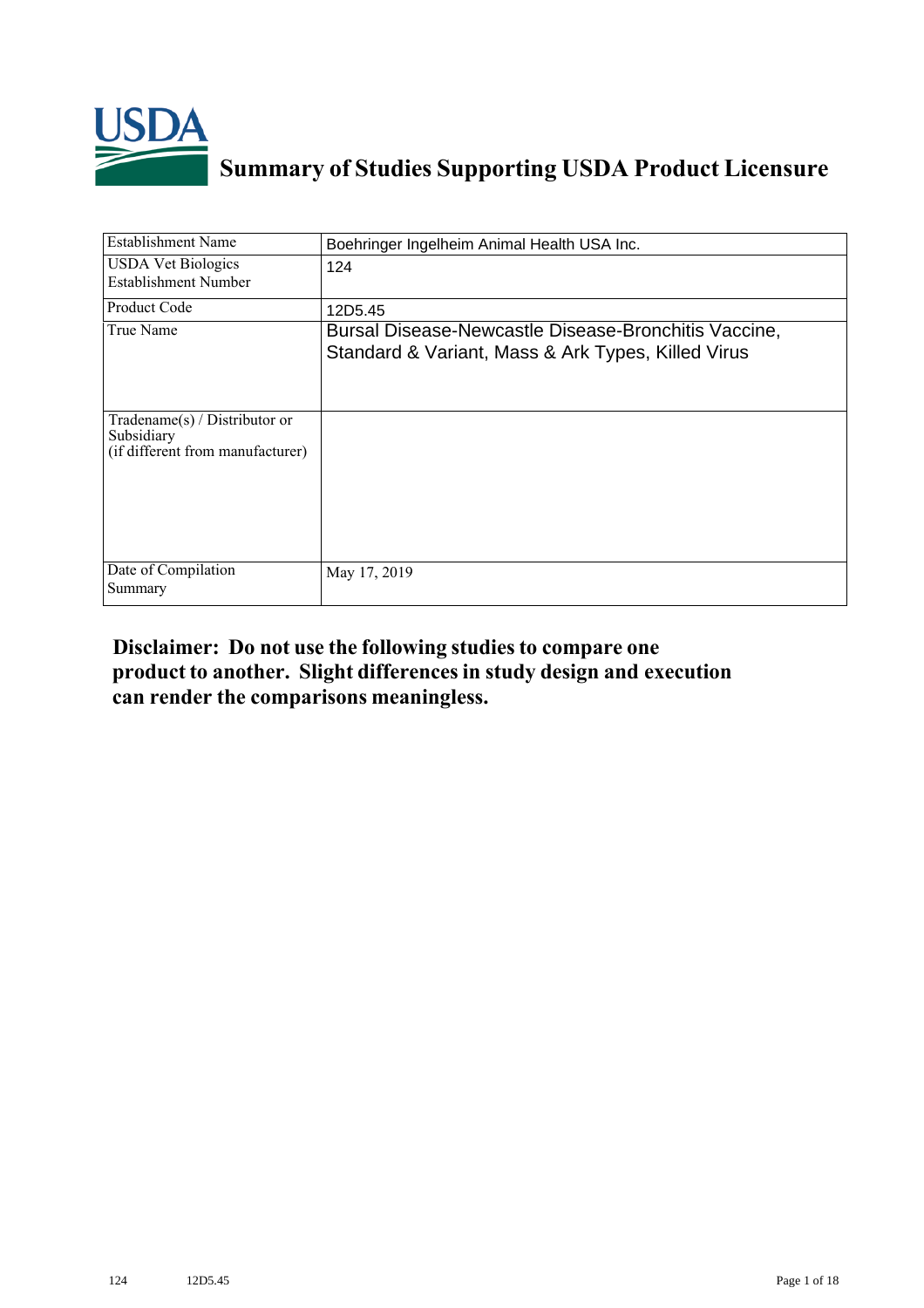| <b>Study Type</b>              | Efficacy                                                                                                                                                                                                                                                                                                                    |
|--------------------------------|-----------------------------------------------------------------------------------------------------------------------------------------------------------------------------------------------------------------------------------------------------------------------------------------------------------------------------|
| <b>Pertaining to</b>           | Infectious bursal disease, standard and variant E                                                                                                                                                                                                                                                                           |
| <b>Study Purpose</b>           | Demonstrate efficacy in stimulating passive immunity in offspring                                                                                                                                                                                                                                                           |
|                                | of birds vaccinated against infectious bursal disease, standard and                                                                                                                                                                                                                                                         |
|                                | variant E                                                                                                                                                                                                                                                                                                                   |
| <b>Product Administration</b>  | Intramuscularly (IM)                                                                                                                                                                                                                                                                                                        |
| <b>Study Animals</b>           | Chickens                                                                                                                                                                                                                                                                                                                    |
| <b>Challenge Description</b>   |                                                                                                                                                                                                                                                                                                                             |
| <b>Interval observed after</b> |                                                                                                                                                                                                                                                                                                                             |
| challenge                      |                                                                                                                                                                                                                                                                                                                             |
| <b>Results</b>                 | Study data were evaluated by USDA-APHIS prior to product<br>licensure and met regulatory standards for acceptance at the time of<br>submission. No data are published because this study was submitted<br>to USDA-APHIS prior to January 1, 2007, and APHIS only requires<br>publication of data submitted after that date. |
| <b>USDA Approval Date</b>      | August 27, 1992                                                                                                                                                                                                                                                                                                             |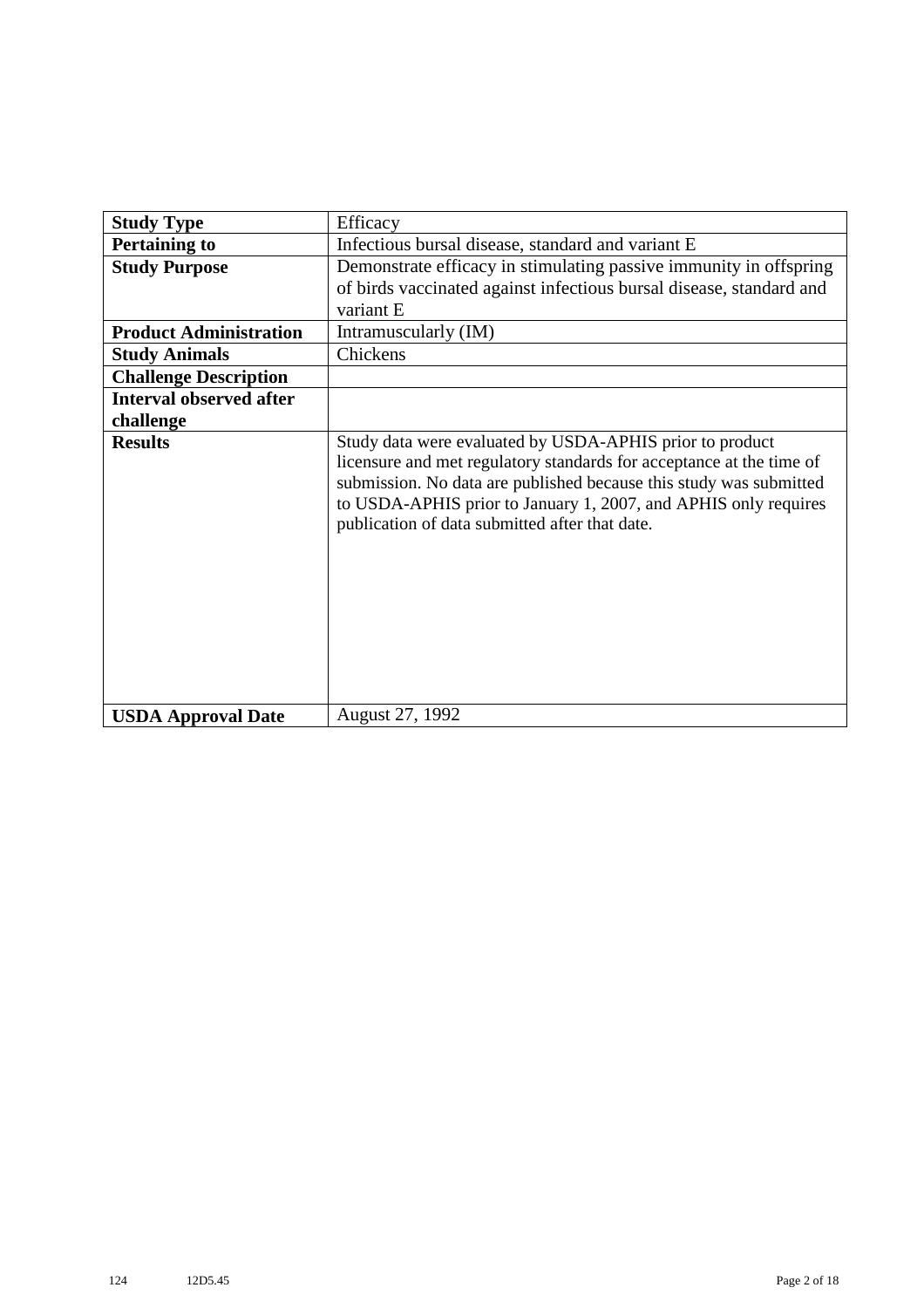| <b>Study Type</b>              | Efficacy                                                                                                                                                                                                                                                                                                                    |
|--------------------------------|-----------------------------------------------------------------------------------------------------------------------------------------------------------------------------------------------------------------------------------------------------------------------------------------------------------------------------|
| <b>Pertaining to</b>           | Infectious bursal disease, standard and variant E                                                                                                                                                                                                                                                                           |
| <b>Study Purpose</b>           | Demonstrate efficacy against bursal disease, standard and                                                                                                                                                                                                                                                                   |
|                                | variant E                                                                                                                                                                                                                                                                                                                   |
| <b>Product Administration</b>  | Intramuscularly (IM)                                                                                                                                                                                                                                                                                                        |
| <b>Study Animals</b>           | Chickens                                                                                                                                                                                                                                                                                                                    |
| <b>Challenge Description</b>   |                                                                                                                                                                                                                                                                                                                             |
| <b>Interval observed after</b> |                                                                                                                                                                                                                                                                                                                             |
| challenge                      |                                                                                                                                                                                                                                                                                                                             |
| <b>Results</b>                 | Study data were evaluated by USDA-APHIS prior to product<br>licensure and met regulatory standards for acceptance at the time of<br>submission. No data are published because this study was submitted<br>to USDA-APHIS prior to January 1, 2007, and APHIS only requires<br>publication of data submitted after that date. |
| <b>USDA Approval Date</b>      | January 21, 2005                                                                                                                                                                                                                                                                                                            |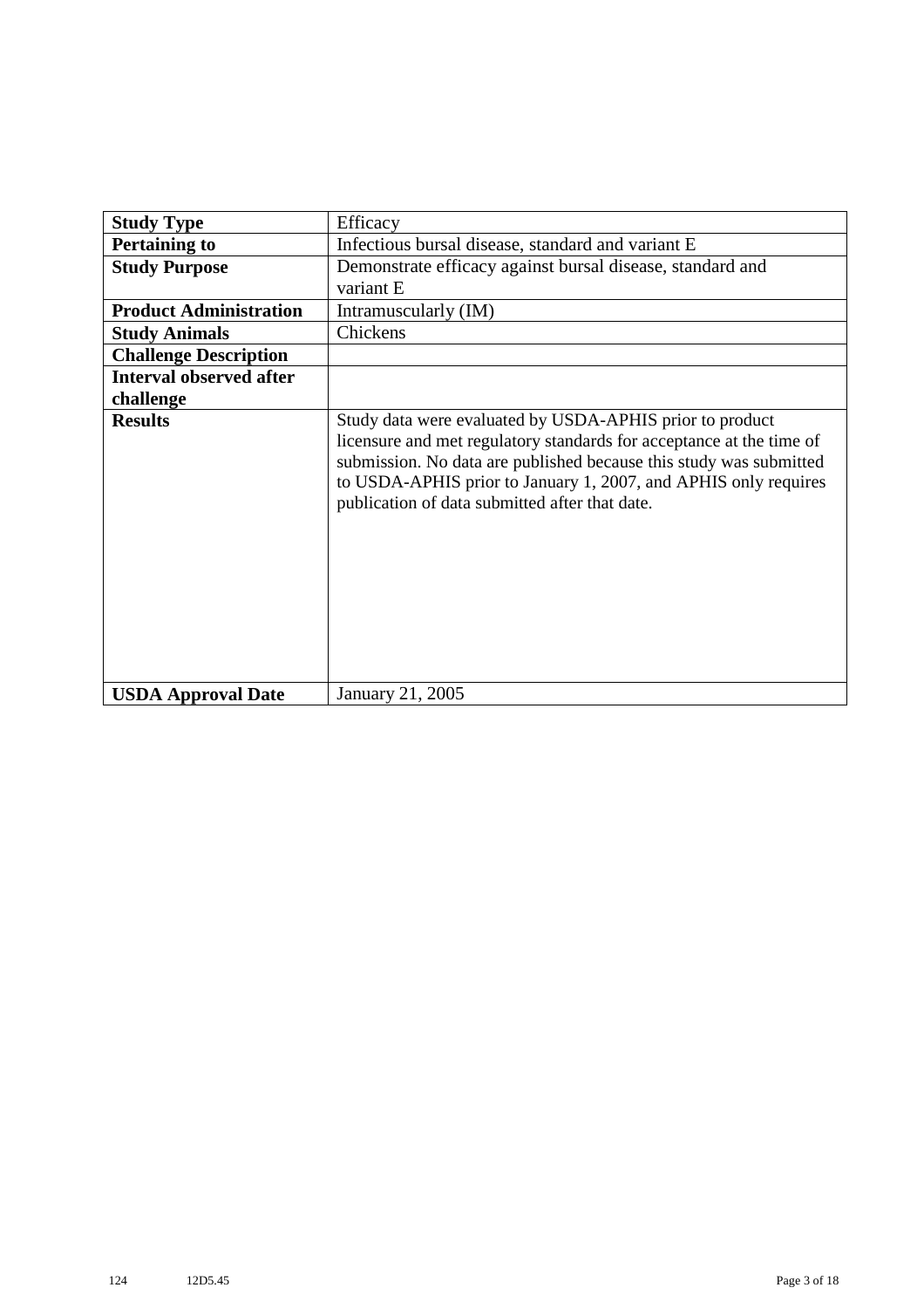| <b>Study Type</b>              | Efficacy                                                                                                                                                                                                                                                                                                                    |
|--------------------------------|-----------------------------------------------------------------------------------------------------------------------------------------------------------------------------------------------------------------------------------------------------------------------------------------------------------------------------|
| <b>Pertaining to</b>           | Infectious bronchitis virus, Arkansas type                                                                                                                                                                                                                                                                                  |
| <b>Study Purpose</b>           | Demonstrate efficacy against infectious bronchitis virus, Arkansas                                                                                                                                                                                                                                                          |
|                                | type                                                                                                                                                                                                                                                                                                                        |
| <b>Product Administration</b>  | Intramuscularly (IM)                                                                                                                                                                                                                                                                                                        |
| <b>Study Animals</b>           | Chickens                                                                                                                                                                                                                                                                                                                    |
| <b>Challenge Description</b>   |                                                                                                                                                                                                                                                                                                                             |
| <b>Interval observed after</b> |                                                                                                                                                                                                                                                                                                                             |
| challenge                      |                                                                                                                                                                                                                                                                                                                             |
| <b>Results</b>                 | Study data were evaluated by USDA-APHIS prior to product<br>licensure and met regulatory standards for acceptance at the time of<br>submission. No data are published because this study was submitted<br>to USDA-APHIS prior to January 1, 2007, and APHIS only requires<br>publication of data submitted after that date. |
| <b>USDA Approval Date</b>      | January 21, 2005                                                                                                                                                                                                                                                                                                            |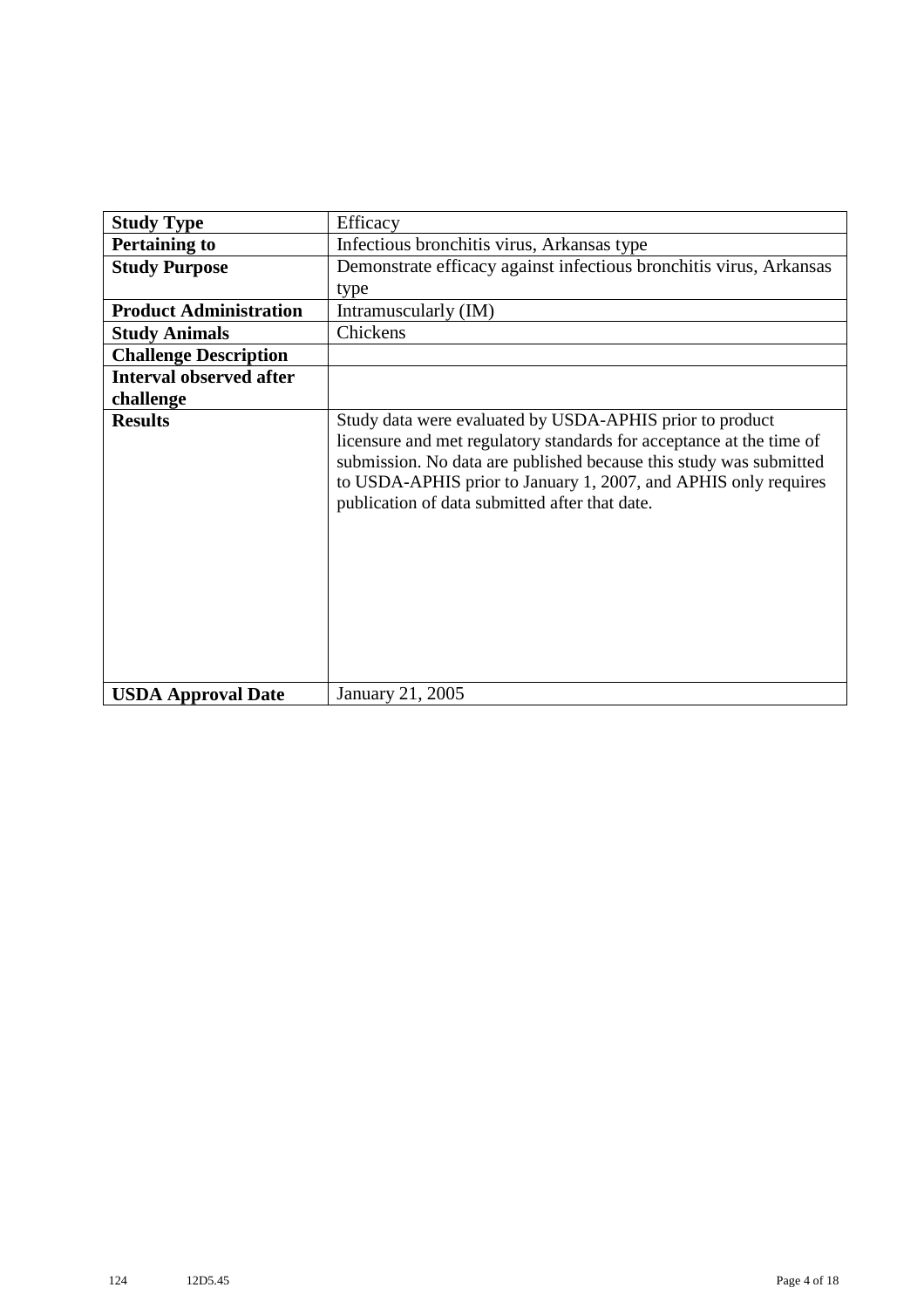| <b>Study Type</b>              | Efficacy                                                                                                                                                                                                                                                                                                                    |
|--------------------------------|-----------------------------------------------------------------------------------------------------------------------------------------------------------------------------------------------------------------------------------------------------------------------------------------------------------------------------|
| <b>Pertaining to</b>           | Infectious bronchitis virus, Massachusetts type                                                                                                                                                                                                                                                                             |
| <b>Study Purpose</b>           | Demonstrate efficacy against infectious bronchitis virus,                                                                                                                                                                                                                                                                   |
|                                | Massachusetts type                                                                                                                                                                                                                                                                                                          |
| <b>Product Administration</b>  | Intramuscularly (IM)                                                                                                                                                                                                                                                                                                        |
| <b>Study Animals</b>           | Chickens                                                                                                                                                                                                                                                                                                                    |
| <b>Challenge Description</b>   |                                                                                                                                                                                                                                                                                                                             |
| <b>Interval observed after</b> |                                                                                                                                                                                                                                                                                                                             |
| challenge                      |                                                                                                                                                                                                                                                                                                                             |
| <b>Results</b>                 | Study data were evaluated by USDA-APHIS prior to product<br>licensure and met regulatory standards for acceptance at the time of<br>submission. No data are published because this study was submitted<br>to USDA-APHIS prior to January 1, 2007, and APHIS only requires<br>publication of data submitted after that date. |
| <b>USDA Approval Date</b>      | January 21, 2005                                                                                                                                                                                                                                                                                                            |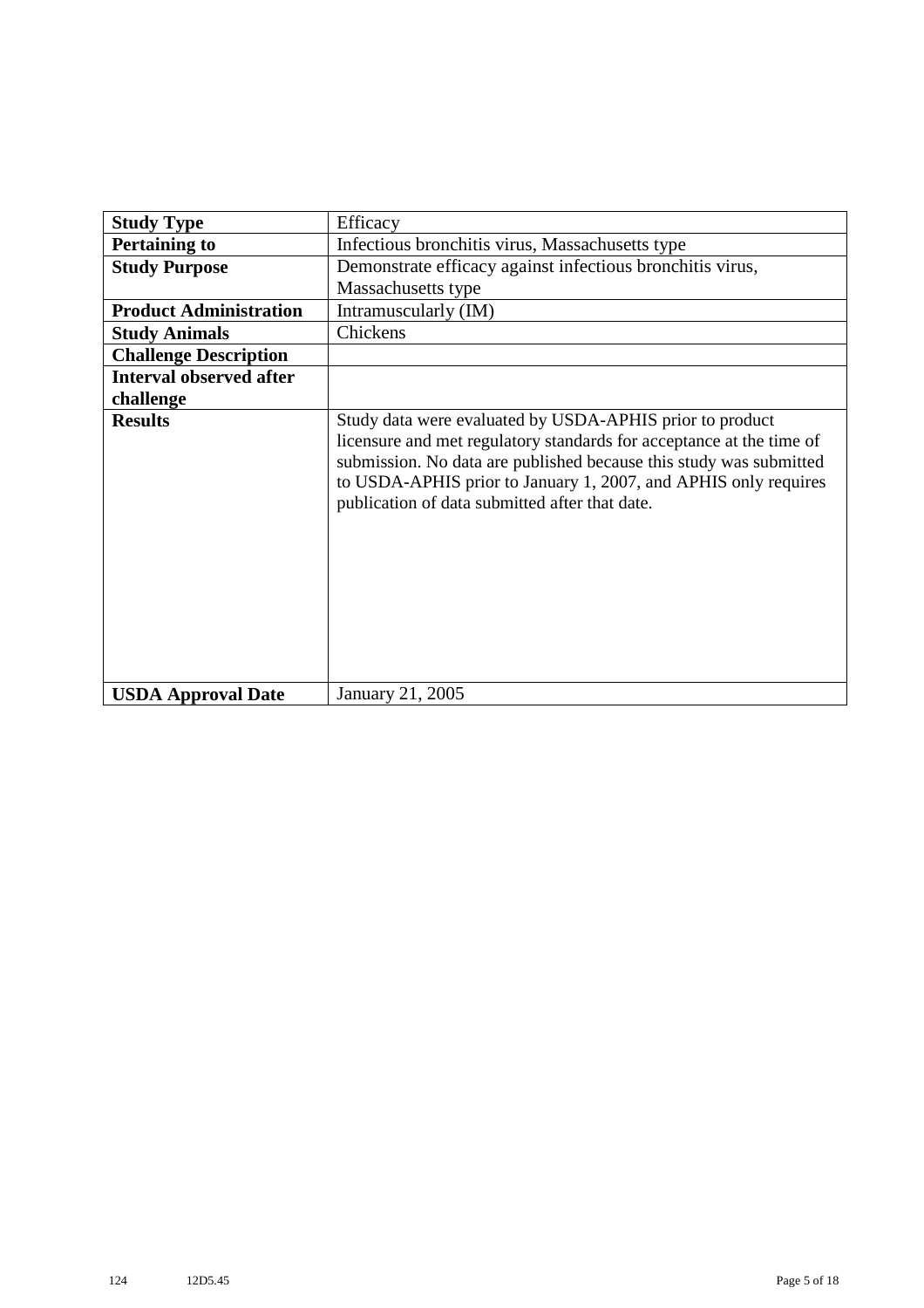| <b>Study Type</b>              | Efficacy                                                                                                                                                                                                                                                                                                                                                                                                                                                                                                                                                                                                                                                                                                                                                                                                                                                                         |
|--------------------------------|----------------------------------------------------------------------------------------------------------------------------------------------------------------------------------------------------------------------------------------------------------------------------------------------------------------------------------------------------------------------------------------------------------------------------------------------------------------------------------------------------------------------------------------------------------------------------------------------------------------------------------------------------------------------------------------------------------------------------------------------------------------------------------------------------------------------------------------------------------------------------------|
| <b>Pertaining to</b>           | Infectious bronchitis virus, Massachusetts type                                                                                                                                                                                                                                                                                                                                                                                                                                                                                                                                                                                                                                                                                                                                                                                                                                  |
| <b>Study Purpose</b>           | Demonstrate efficacy against infectious bronchitis virus,                                                                                                                                                                                                                                                                                                                                                                                                                                                                                                                                                                                                                                                                                                                                                                                                                        |
|                                | Massachusetts type vaccine                                                                                                                                                                                                                                                                                                                                                                                                                                                                                                                                                                                                                                                                                                                                                                                                                                                       |
| <b>Product Administration</b>  | One dose intramuscularly (IM) on study Day 21                                                                                                                                                                                                                                                                                                                                                                                                                                                                                                                                                                                                                                                                                                                                                                                                                                    |
| <b>Study Animals</b>           | Twelve-week-old SPF chicks; 24-25 per group; Group 9 was<br>primed at 9 weeks of age on study Day 0 with a live IBV Mass<br>vaccine.                                                                                                                                                                                                                                                                                                                                                                                                                                                                                                                                                                                                                                                                                                                                             |
|                                | Group 7: No priming; No vaccine; IBV Mass challenge<br>Group 9: Primed; Vaccinated; IBV Mass challenge<br>Group 13: No priming; No vaccine; no challenge                                                                                                                                                                                                                                                                                                                                                                                                                                                                                                                                                                                                                                                                                                                         |
| <b>Challenge Description</b>   | Infectious bronchitis, Mass type on study Day 42                                                                                                                                                                                                                                                                                                                                                                                                                                                                                                                                                                                                                                                                                                                                                                                                                                 |
| <b>Interval observed after</b> | Five days post challenge, the tracheas were harvested for tracheal                                                                                                                                                                                                                                                                                                                                                                                                                                                                                                                                                                                                                                                                                                                                                                                                               |
| challenge                      | ring evaluation and virus re-isolation of the strains used for the<br>challenge.                                                                                                                                                                                                                                                                                                                                                                                                                                                                                                                                                                                                                                                                                                                                                                                                 |
| <b>Results</b>                 | <b>Tracheal ring scores:</b> A bird was considered affected if less than<br>50% of a tracheal ring section had discernible ciliary activity in<br>any of three samples (representing the upper third, middle third,<br>and lower third of the trachea). Each bird received a score from 0-<br>3 depending on how many sections were affected.<br>Number of affected birds:<br>Group 7: 25/25 (unvaccinated control)<br>Group 9: 0/25<br>Group 13: 0/25 (non-challenged control)<br>Virus Isolation: A bird was considered affected if any embryos<br>died after each tracheal swab was used to inoculate 5 embryonated<br>eggs. Each bird received a score from 0-5 based on the number of<br>embryos that died.<br>Number of affected birds:<br>Group 7: 25/25 (unvaccinated control)<br>Group 9: 3/25<br>Group 13: 0/25 (non-challenged control)<br>Raw data on attached page. |
|                                | June 3, 2008                                                                                                                                                                                                                                                                                                                                                                                                                                                                                                                                                                                                                                                                                                                                                                                                                                                                     |
| <b>USDA Approval Date</b>      |                                                                                                                                                                                                                                                                                                                                                                                                                                                                                                                                                                                                                                                                                                                                                                                                                                                                                  |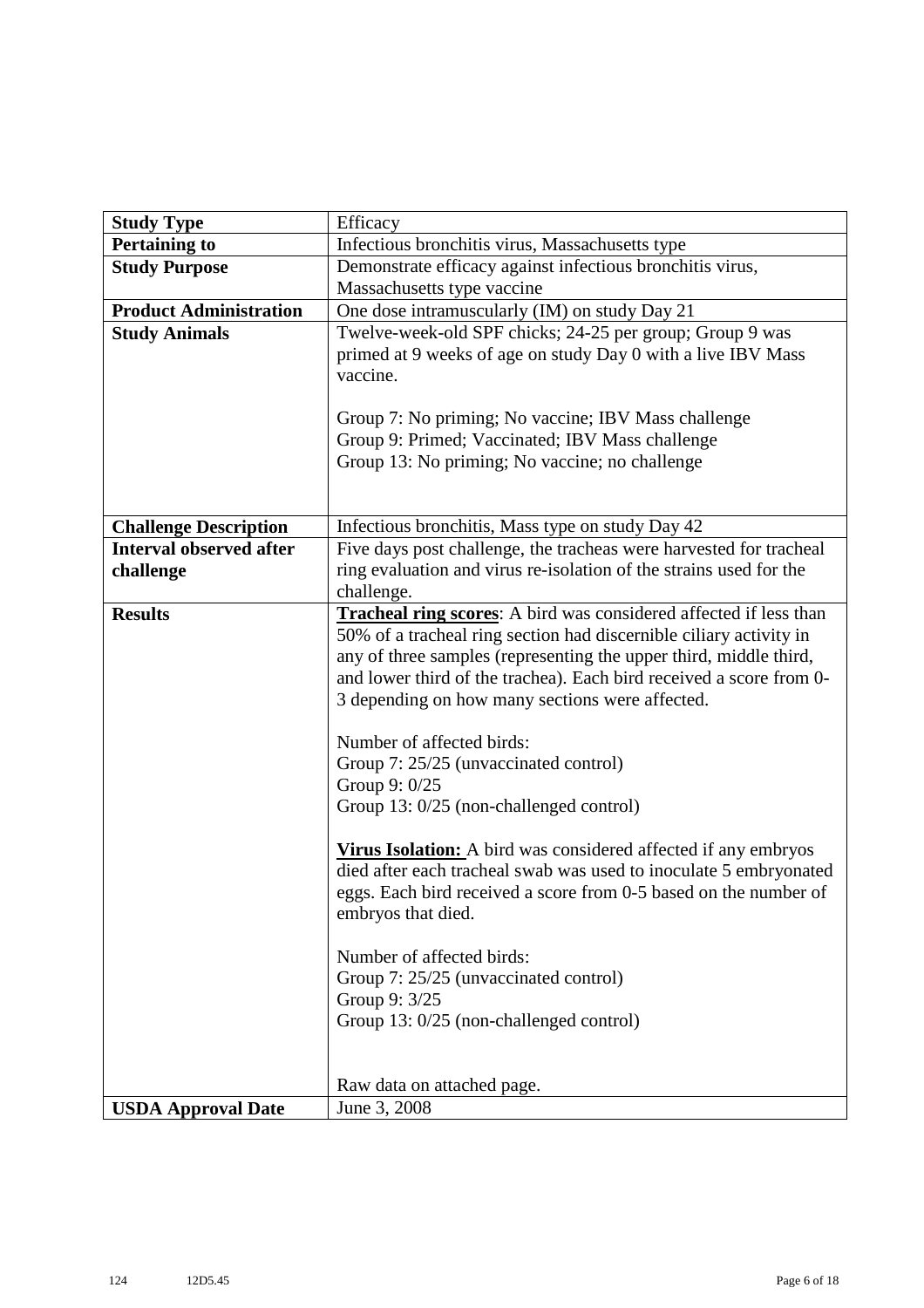## **Tracheal Ring Scores – Raw data**

# Tracheal Score, individual Results

Three 2 mm wide tracheal rings representing the upper third, middle third and lower third of the trachea of each bird were examined for ciliary activity. Tracheal ring sections were considered positive if less than 50% of the ring had discernible ciliary activity. Each bird received a score of 0, 1, 2, or 3 depending on how many sections were positive. A score of zero indicated that all sections were negative. A score of three indicated that all sections were positive. A score  $\geq 1$  is considered affected.

|                         | Group vaccine | challenge   | Unit ID |     | <b>Score</b>   |
|-------------------------|---------------|-------------|---------|-----|----------------|
| $\overline{\mathbf{z}}$ | <b>None</b>   | <b>MASS</b> | 7       | 381 | $\mathsf 3$    |
|                         |               |             |         | 382 | $\mathsf 3$    |
|                         |               |             |         | 383 | $\mathsf 3$    |
|                         |               |             |         | 384 | 3              |
|                         |               |             |         | 385 | 3              |
|                         |               |             |         | 386 | 3              |
|                         |               |             |         | 387 | 3              |
|                         |               |             |         | 388 | 3              |
|                         |               |             |         | 389 | 3              |
|                         |               |             |         | 390 | 3              |
|                         |               |             |         | 391 | 3              |
|                         |               |             |         | 392 | 3              |
|                         |               |             |         | 393 | 3              |
|                         |               |             | 8       | 394 | 3              |
|                         |               |             |         | 395 | 3              |
|                         |               |             |         | 396 | $\mathsf 3$    |
|                         |               |             |         | 397 | $\overline{3}$ |
|                         |               |             |         | 398 | $\mathsf 3$    |
|                         |               |             |         | 399 | $\mathsf 3$    |
|                         |               |             |         | 400 | 3              |
|                         |               |             |         | 401 | 3              |
|                         |               |             |         | 402 | 3              |
|                         |               |             |         | 403 | 3              |
|                         |               |             |         | 404 | 3              |
|                         |               |             |         | 405 | 3              |
| 9                       | Vaccine       | <b>MASS</b> | 3       | 331 | $\mathsf O$    |
|                         |               |             |         | 332 | $\mathsf O$    |
|                         |               |             |         | 333 | $\mathsf O$    |
|                         |               |             |         | 334 | $\mathsf O$    |
|                         |               |             |         | 335 | $\mathbf 0$    |
|                         |               |             |         | 336 | $\mathsf{O}$   |
|                         |               |             |         | 337 | $\mathsf{O}$   |
|                         |               |             |         | 338 | $\mathsf O$    |
|                         |               |             |         | 339 | $\mathsf O$    |
|                         |               |             |         | 340 | $\hbox{O}\,\,$ |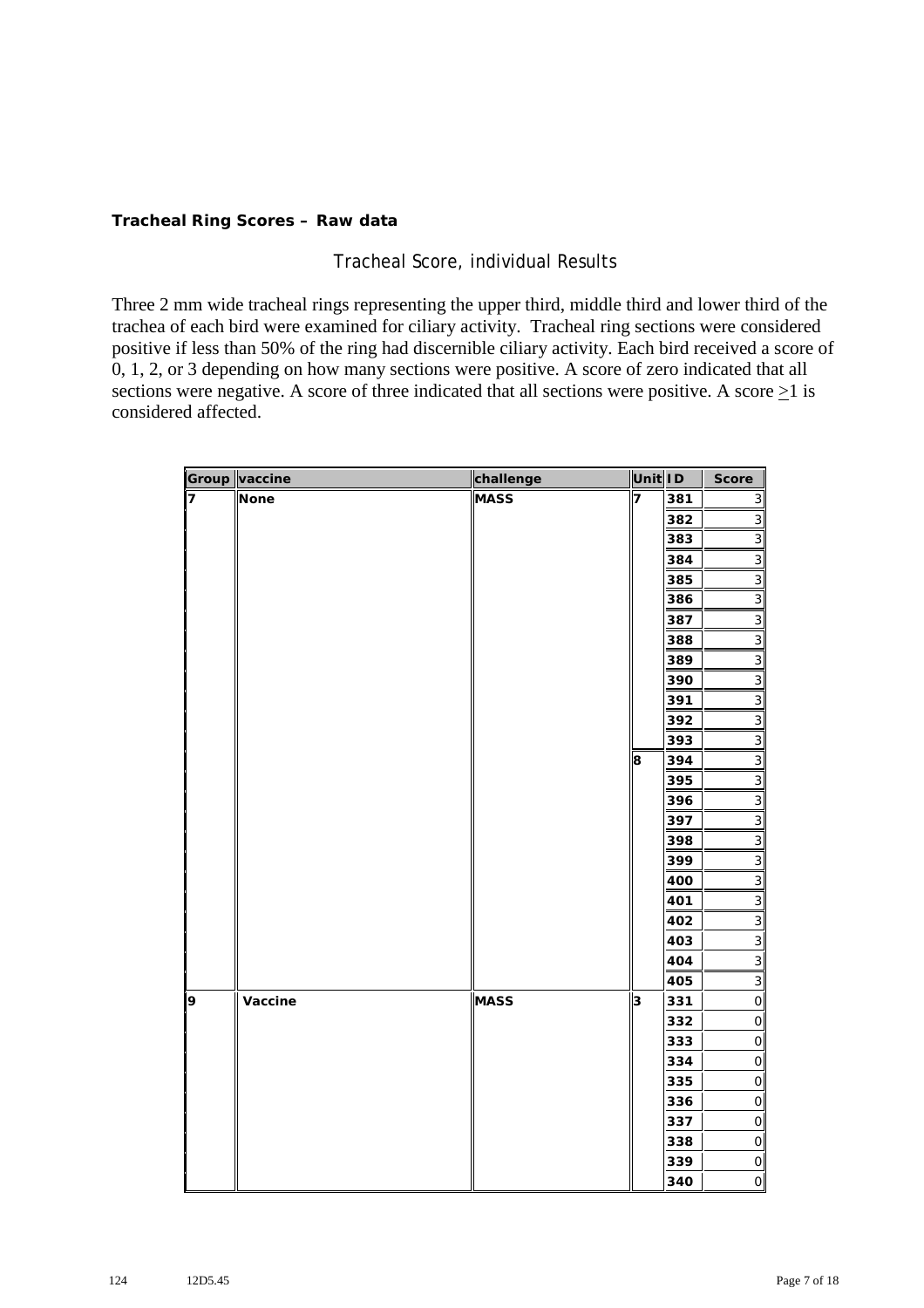|    | Group vaccine | challenge          | Unit ID |            | Score                                 |
|----|---------------|--------------------|---------|------------|---------------------------------------|
|    |               |                    |         | 341        | $\mathsf{O}\vert$                     |
|    |               |                    |         | 342        | $\mathsf{O}\!\!\!\rule{0.3mm}{1.5mm}$ |
|    |               |                    |         | 343        | $\hbox{O}\,$                          |
|    |               |                    | 4       | 344        | $\circ$                               |
|    |               |                    |         | 345        | $\circ$                               |
|    |               |                    |         | 346        | $\circ$                               |
|    |               |                    |         | 347        | $\circ$                               |
|    |               |                    |         | 348        | $\circ$                               |
|    |               |                    |         | 349        | $\overline{O}$                        |
|    |               |                    |         | 350        | $\mathsf{O}$                          |
|    |               |                    |         | 351        | $\overline{O}$                        |
|    |               |                    |         | 352        | $\circ$                               |
|    |               |                    |         | 353        | $\circ$                               |
|    |               |                    |         | 354        | $\circ$                               |
|    |               |                    |         | 355        | $\circ$                               |
| 13 | <b>None</b>   | N/A<br>$\mathbf 1$ |         | 306        | $\circ$                               |
|    |               |                    |         | 307        | $\overline{O}$                        |
|    |               |                    |         | 308        | $\circ$                               |
|    |               |                    |         | 309        | $\circ$                               |
|    |               |                    |         | 310        | $\circ$                               |
|    |               |                    |         | 311        | $\circ$                               |
|    |               |                    |         | 312        | $\overline{O}$                        |
|    |               |                    |         | 313        | $\mathsf{O}$                          |
|    |               |                    |         | 314        | $\circ$                               |
|    |               |                    |         | 315        | $\circ$                               |
|    |               |                    |         | 316        | $\circ$                               |
|    |               |                    |         | 317        | $\circ$                               |
|    |               |                    |         | 318        | $\circ$                               |
|    |               |                    | 2       | 319        | $\circ$                               |
|    |               |                    |         | 320<br>321 | $\circ$<br>$\circ$                    |
|    |               |                    |         | 322        | $\circ$                               |
|    |               |                    |         | 323        | $\circ$                               |
|    |               |                    |         | 324        |                                       |
|    |               |                    |         | 325        | $\overline{0}$<br>$\circ$             |
|    |               |                    |         | 326        | $\mathsf{O}\xspace$                   |
|    |               |                    |         | 327        | $\circ$                               |
|    |               |                    |         | 328        | $\circ$                               |
|    |               |                    |         | 329        | $\circ$                               |
|    |               |                    |         | 330        | $\circ$                               |
|    |               |                    |         |            |                                       |

MASS = Infectious bronchitis virus, Massachusetts type N/A = Not applicable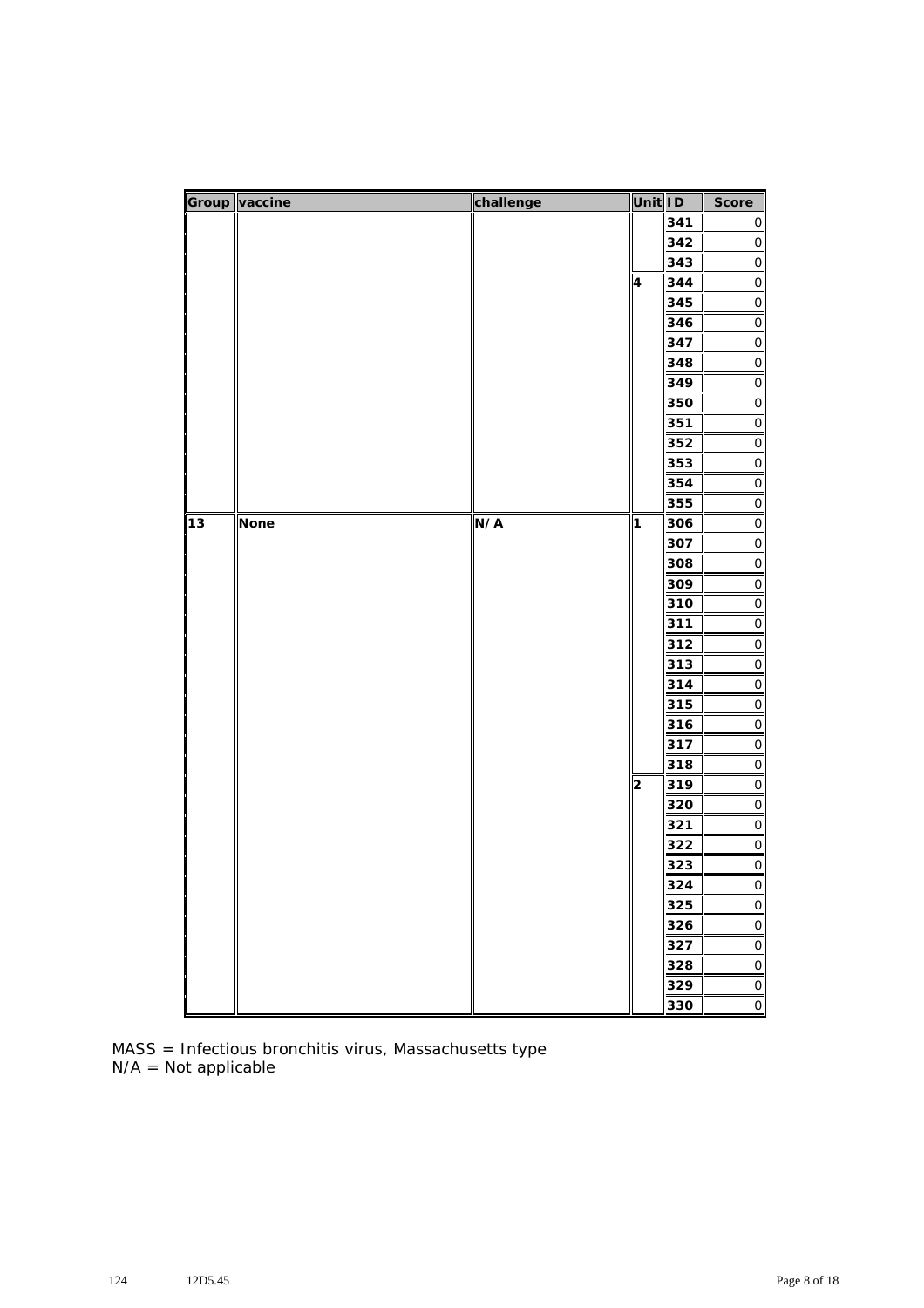## **Virus Isolation (VI) – Raw data**

# VI Score, individual results

Each tracheal swab was used to inoculate 5 embryonated eggs. Each bird received a score of 0, 1, 2, 3, 4 or 5 depending on how many embryos died. A score of zero indicated that none of the embryos died and a score of 5 indicated that all five of the embryos died. A score  $\geq$ 1 is considered affected.

|   | Group vaccine | challenge Unit ID |   |     | Score                    |
|---|---------------|-------------------|---|-----|--------------------------|
| 7 | <b>None</b>   | <b>MASS</b>       | 7 | 381 | 5                        |
|   |               |                   |   | 382 | 4                        |
|   |               |                   |   | 383 | 5                        |
|   |               |                   |   | 384 | 5                        |
|   |               |                   |   | 385 | 5                        |
|   |               |                   |   | 386 | 4                        |
|   |               |                   |   | 387 | 3                        |
|   |               |                   |   | 388 | 3                        |
|   |               |                   |   | 389 | 5                        |
|   |               |                   |   | 390 | 4                        |
|   |               |                   |   | 391 | $\sqrt{3}$               |
|   |               |                   |   | 392 | 3                        |
|   |               |                   |   | 393 | 3                        |
|   |               |                   | 8 | 394 | 5                        |
|   |               |                   |   | 395 | 5                        |
|   |               |                   |   | 396 | $\overline{c}$           |
|   |               |                   |   | 397 | 5                        |
|   |               |                   |   | 398 | 4                        |
|   |               |                   |   | 399 | $\overline{\mathbf{r}}$  |
|   |               |                   |   | 400 | $\overline{\mathcal{L}}$ |
|   |               |                   |   | 401 | 5                        |
|   |               |                   |   | 402 | 4                        |
|   |               |                   |   | 403 | 5                        |
|   |               |                   |   | 404 | 5                        |
|   |               |                   |   | 405 | 5                        |
| 9 | Vaccine       | <b>MASS</b>       | 3 | 331 | 4                        |
|   |               |                   |   | 332 | $\circ$                  |
|   |               |                   |   | 333 | $\circ$                  |
|   |               |                   |   | 334 | 2                        |
|   |               |                   |   | 335 | $\mathbf 0$              |
|   |               |                   |   | 336 | $\mathbf 0$              |
|   |               |                   |   | 337 | $\circ$                  |
|   |               |                   |   | 338 | $\circ$                  |
|   |               |                   |   | 339 | $\mathsf O$              |
|   |               |                   |   | 340 | $\circ$                  |
|   |               |                   |   | 341 | $\circ$                  |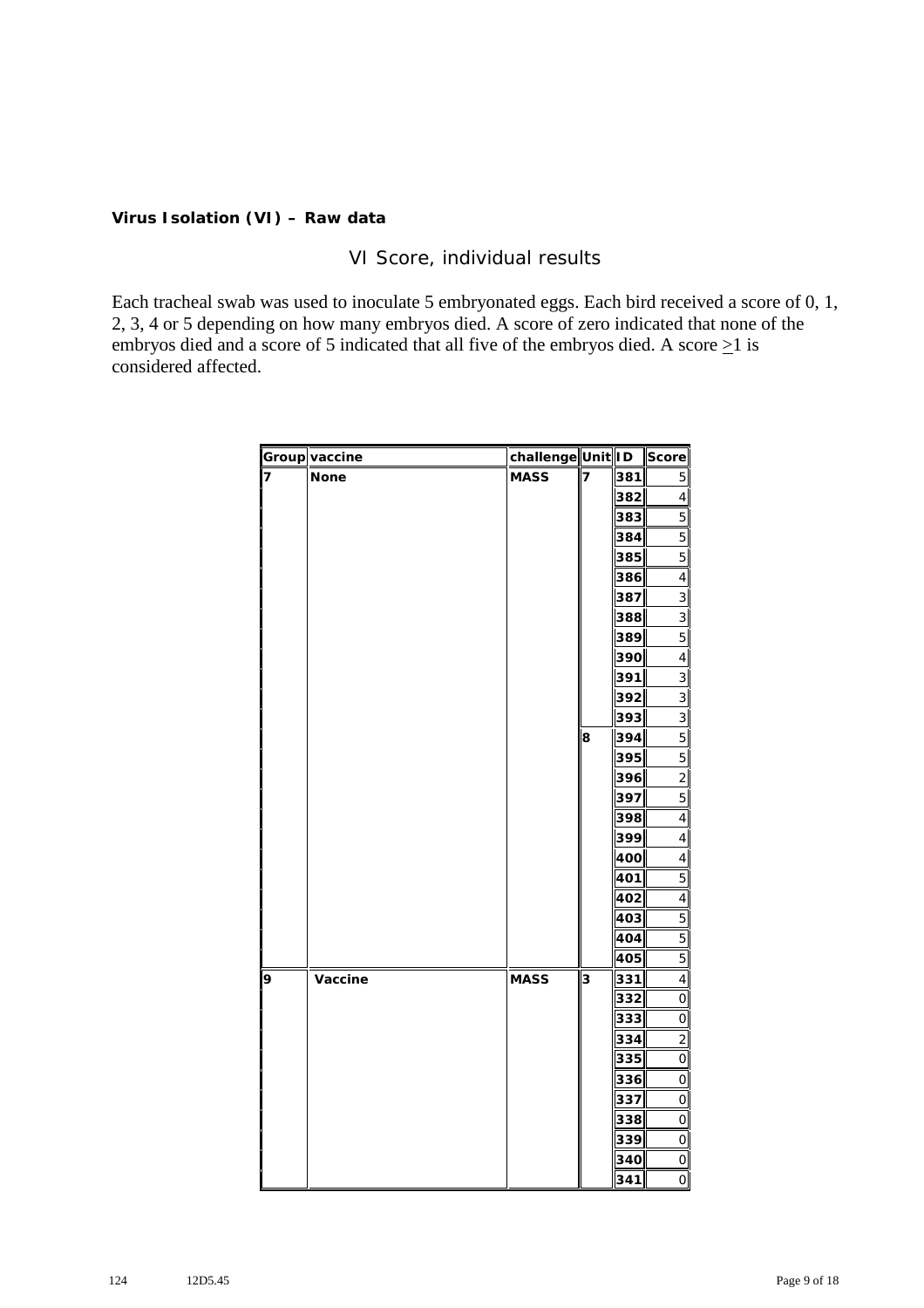|    | Group vaccine | challenge Unit ID |                         |            | Score                      |
|----|---------------|-------------------|-------------------------|------------|----------------------------|
|    |               |                   |                         | 342        | 0                          |
|    |               |                   |                         | 343        | $\mathsf O$                |
|    |               |                   | $\overline{\mathbf{4}}$ | 344        | $\mathsf O$                |
|    |               |                   |                         | 345        | $\mathsf O$                |
|    |               |                   |                         | 346        | $\mathsf O$                |
|    |               |                   |                         | 347        | $\mathbf 0$                |
|    |               |                   |                         | 348        | $\mathsf O$                |
|    |               |                   |                         | 349        | 3                          |
|    |               |                   |                         | 350        | $\mathsf O$                |
|    |               |                   |                         | 351        | $\mathsf O$                |
|    |               |                   |                         | 352        | $\mathsf O$                |
|    |               |                   |                         | 353        | $\mathsf O$                |
|    |               |                   |                         | 354        | $\circ$                    |
|    |               |                   |                         | 355        | $\mathsf O$                |
|    |               |                   |                         | 507        | $\mathsf O$                |
|    |               |                   |                         | 508        | $\mathsf O$                |
|    |               |                   |                         | 509        | $\mathsf O$                |
|    |               |                   |                         | 510        | $\mathsf O$                |
|    |               |                   |                         | 511        | $\mathsf O$                |
|    |               |                   |                         | 512        | $\mathsf O$                |
|    |               |                   |                         | 513        | $\mathsf O$                |
|    |               |                   |                         | 514        | $\mathsf O$                |
|    |               |                   |                         | 515        | $\mathsf O$                |
|    |               |                   |                         | 516        | $\mathsf O$                |
|    |               |                   |                         | 518        | $\circ$                    |
|    |               |                   | 24                      | 519        | $\mathsf{O}$               |
|    |               |                   |                         | 520        | $\mathbf 0$                |
|    |               |                   |                         | 521        | $\circ$                    |
|    |               |                   |                         | 522        | $\mathsf O$                |
|    |               |                   |                         | 523        | $\mathsf O$                |
|    |               |                   |                         | 524        | $\mathbf 0$                |
|    |               |                   |                         | 525        | $\mathsf O$                |
|    |               |                   |                         | 526        | $\mathsf{O}$               |
|    |               |                   |                         | 527        | $\overline{O}$             |
|    |               |                   |                         | 528        | $\mathsf O$                |
|    |               |                   |                         | 529        | $\mathsf O$                |
|    |               |                   |                         | 530        | $\mathsf O$                |
| 13 | <b>None</b>   | N/A               | 1                       | 306        | $\mathsf O$                |
|    |               |                   |                         | 307        | $\circ$                    |
|    |               |                   |                         | 308        | $\mathsf O$                |
|    |               |                   |                         | 309        | $\mathsf O$                |
|    |               |                   |                         | 310        | $\circ$                    |
|    |               |                   |                         | 311<br>312 | $\mathsf O$<br>$\mathsf O$ |
|    |               |                   |                         |            |                            |
|    |               |                   |                         | 313        | $\mathsf O$                |
|    |               |                   |                         | 314<br>315 | $\mathsf{O}$               |
|    |               |                   |                         | 316        | $\mathsf O$<br>$\circ$     |
|    |               |                   |                         |            |                            |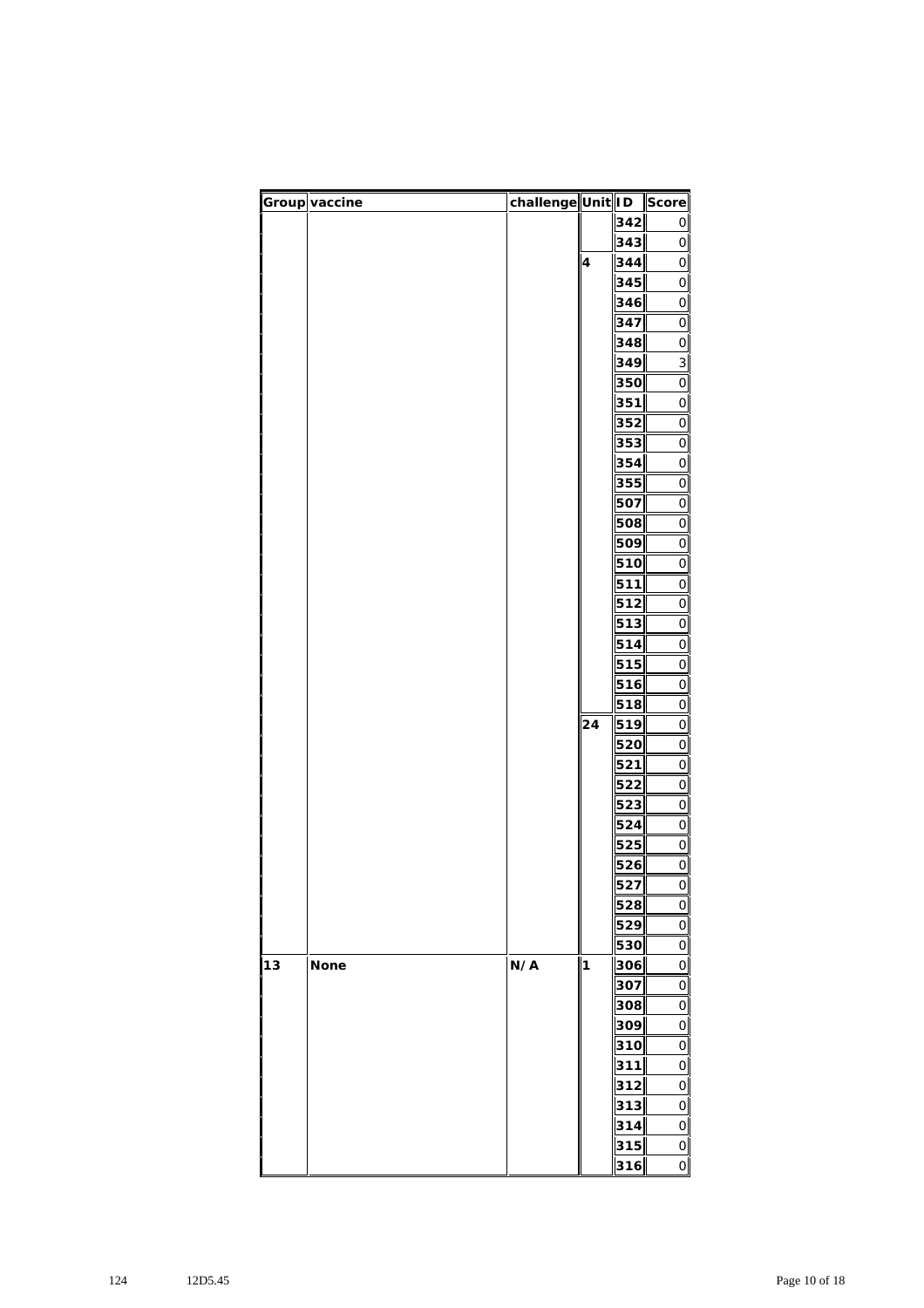| Group vaccine | challenge  Unit  ID   Score |   |     |              |
|---------------|-----------------------------|---|-----|--------------|
|               |                             |   | 317 | O            |
|               |                             |   | 318 | 0            |
|               |                             | 2 | 319 | 0            |
|               |                             |   | 320 | 0            |
|               |                             |   | 321 | 0            |
|               |                             |   | 322 | 0            |
|               |                             |   | 323 | $\mathsf{O}$ |
|               |                             |   | 324 | O            |
|               |                             |   | 325 | $\mathsf{O}$ |
|               |                             |   | 326 | O            |
|               |                             |   | 327 | 0            |
|               |                             |   | 328 | 0            |
|               |                             |   | 329 | 0            |
|               |                             |   | 330 | 0            |

MASS = Infectious bronchitis virus, Massachusetts type N/A = Not applicable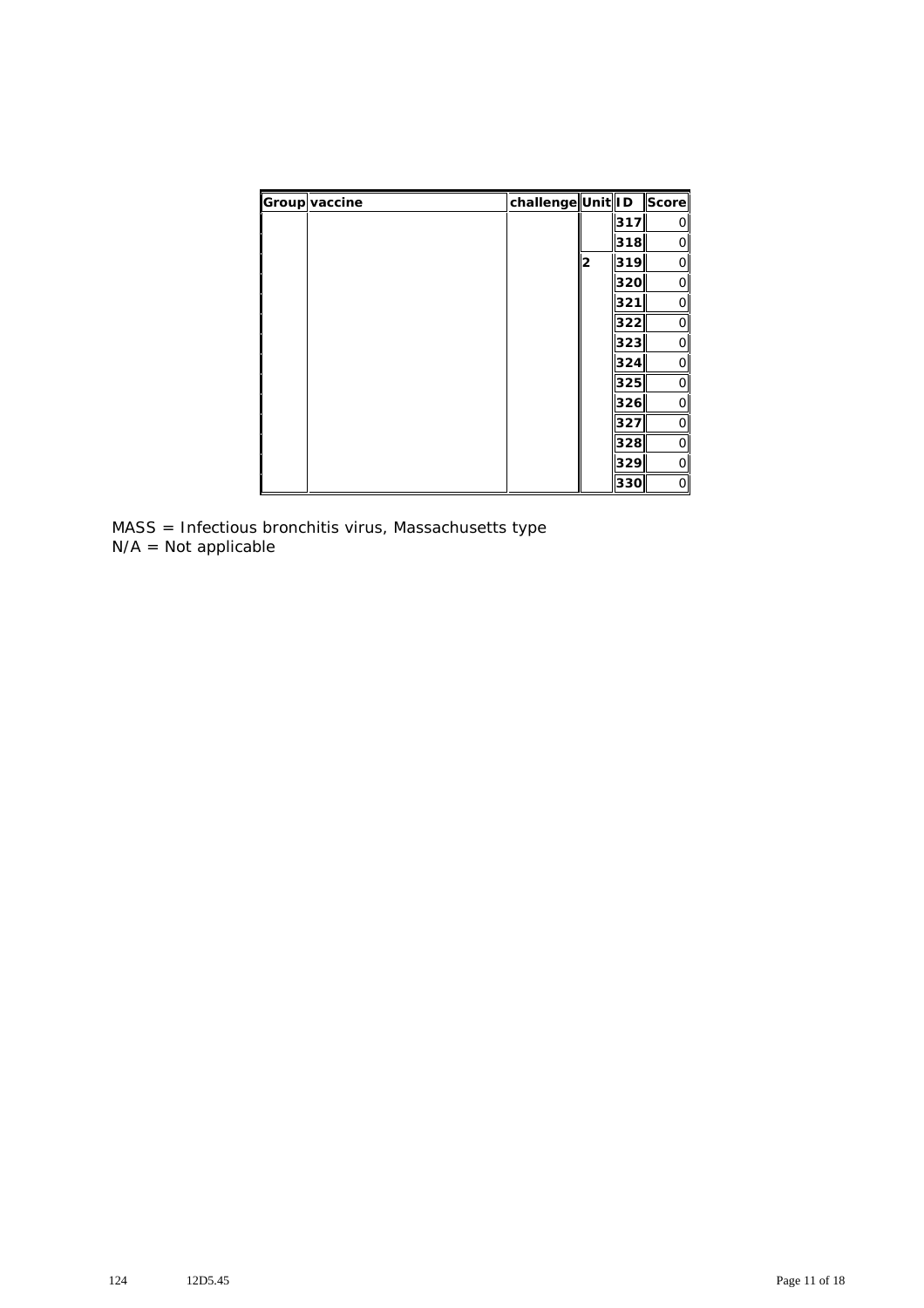| <b>Study Type</b>              | Efficacy                                                              |  |  |  |  |
|--------------------------------|-----------------------------------------------------------------------|--|--|--|--|
| <b>Pertaining to</b>           | Infectious bronchitis virus, Arkansas type                            |  |  |  |  |
| <b>Study Purpose</b>           | Demonstrate efficacy against infectious bronchitis virus, Arkansas    |  |  |  |  |
|                                | type                                                                  |  |  |  |  |
| <b>Product Administration</b>  | One dose intramuscularly (IM) on study Day 21                         |  |  |  |  |
| <b>Study Animals</b>           | Twelve-week-old SPF chicks; 23-25 per group; Group 3 primed at        |  |  |  |  |
|                                | 9 weeks of age on study Day 0 with a live IBV Ark vaccine,            |  |  |  |  |
|                                |                                                                       |  |  |  |  |
|                                | Group 1: No priming; No vaccine; IBV Ark challenge                    |  |  |  |  |
|                                | Group 3: Primed; Vaccinated; IBV Ark challenge                        |  |  |  |  |
|                                | Group 13: No priming; No vaccine; no challenge                        |  |  |  |  |
|                                |                                                                       |  |  |  |  |
| <b>Challenge Description</b>   | Infectious bronchitis, Ark type on study Day 42                       |  |  |  |  |
| <b>Interval observed after</b> | Five days post challenge, the tracheas were harvested for tracheal    |  |  |  |  |
| challenge                      | ring evaluation and virus re-isolation of the strains used for the    |  |  |  |  |
|                                | challenge.                                                            |  |  |  |  |
| <b>Results</b>                 | Tracheal ring scores: A bird was considered affected if less than     |  |  |  |  |
|                                | 50% of a tracheal ring section had discernible ciliary activity in    |  |  |  |  |
|                                | any of three samples (representing the upper third, middle third,     |  |  |  |  |
|                                | and lower third of the trachea). Each bird received a score from 0-   |  |  |  |  |
|                                | 3 depending on how many sections were affected.                       |  |  |  |  |
|                                | Number of affected birds:                                             |  |  |  |  |
|                                | Group 1: 25/25 (unvaccinated control)                                 |  |  |  |  |
|                                | Group 3: 1/24                                                         |  |  |  |  |
|                                | Group 13: 0/25 (non-challenged control)                               |  |  |  |  |
|                                |                                                                       |  |  |  |  |
|                                |                                                                       |  |  |  |  |
|                                | <b>Virus Isolation:</b> A bird was considered affected if any embryos |  |  |  |  |
|                                | died after each tracheal swab was used to inoculate 5 embryonated     |  |  |  |  |
|                                | eggs. Each bird received a score from 0-5 based on the number of      |  |  |  |  |
|                                | embryos that died.                                                    |  |  |  |  |
|                                |                                                                       |  |  |  |  |
|                                | Number of affected birds:                                             |  |  |  |  |
|                                | Group 1: 25/25 (unvaccinated control)                                 |  |  |  |  |
|                                | Group 3: 3/24                                                         |  |  |  |  |
|                                | Group 13: 0/25 (non-challenged control)                               |  |  |  |  |
|                                |                                                                       |  |  |  |  |
|                                |                                                                       |  |  |  |  |
|                                | Raw data on attached page.                                            |  |  |  |  |
| <b>USDA Approval Date</b>      | June 3, 2008                                                          |  |  |  |  |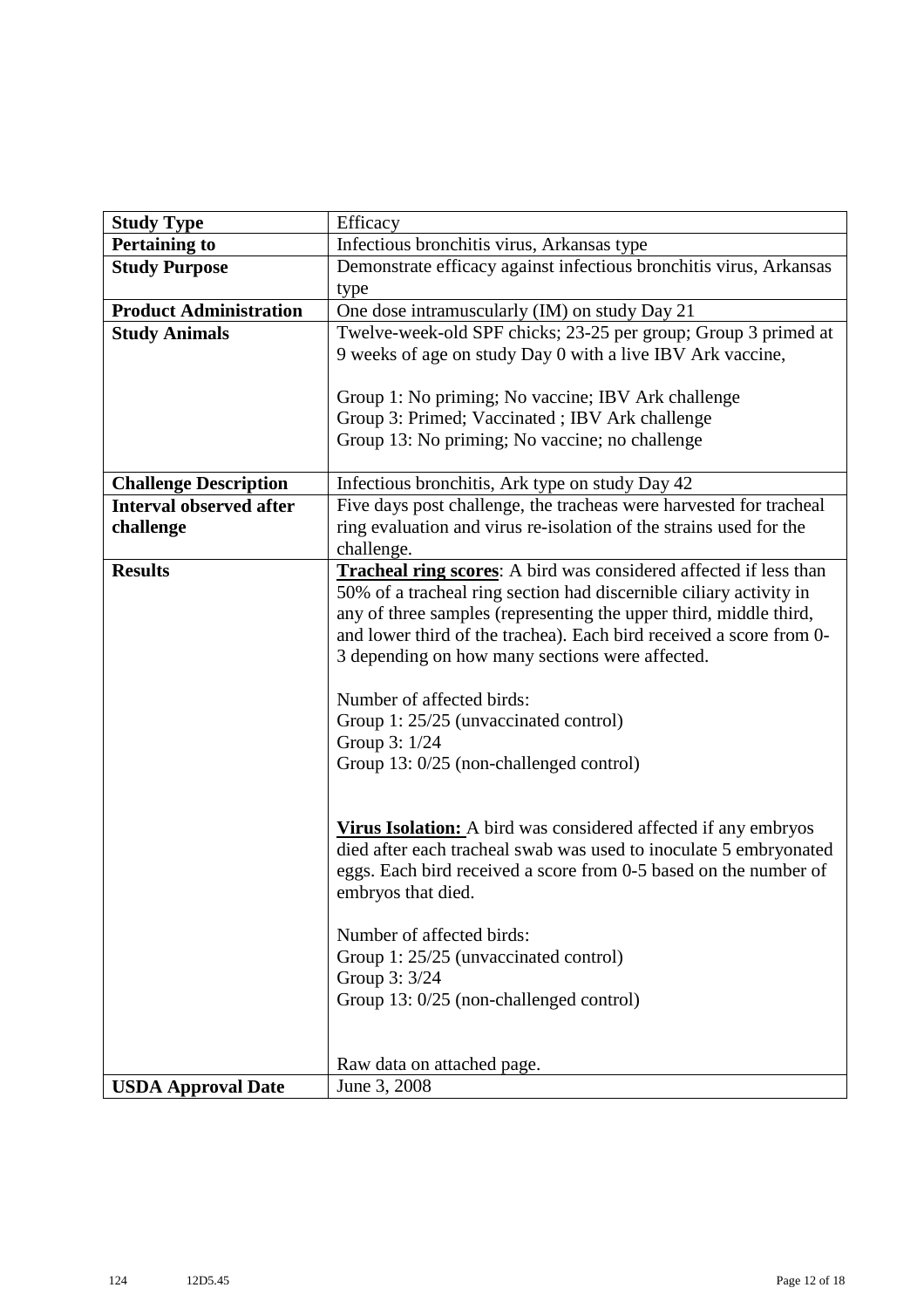#### **Tracheal Ring Scores – Raw data**

# Tracheal Score, individual Results

Three 2 mm wide tracheal rings representing the upper third, middle third and lower third of the trachea of each bird were examined for ciliary activity. Tracheal ring sections were considered positive if less than 50% of the ring had discernible ciliary activity. Each bird received a score of 0, 1, 2, or 3 depending on how many sections were positive. A score of zero indicated that all sections were negative. A score of three indicated that all sections were positive. A score  $>1$  is considered affected.

|   | Group vaccine | challenge | Unit ID |     | Score                     |
|---|---------------|-----------|---------|-----|---------------------------|
| 1 | <b>None</b>   | Ark       | 11      | 431 | $\ensuremath{\mathsf{3}}$ |
|   |               |           |         | 432 | $\ensuremath{\mathsf{3}}$ |
|   |               |           |         | 433 | $\ensuremath{\mathsf{3}}$ |
|   |               |           |         | 434 | $\mathbf{2}$              |
|   |               |           |         | 435 | $\ensuremath{\mathsf{3}}$ |
|   |               |           |         | 436 | $\ensuremath{\mathsf{3}}$ |
|   |               |           |         | 437 | $\overline{2}$            |
|   |               |           |         | 438 | $\ensuremath{\mathsf{3}}$ |
|   |               |           |         | 439 | $\overline{3}$            |
|   |               |           |         | 440 | $\mathsf 3$               |
|   |               |           |         | 441 | $\mathbf{2}$              |
|   |               |           |         | 442 | $\ensuremath{\mathsf{3}}$ |
|   |               |           |         | 443 | $\mathsf 3$               |
|   |               |           | 12      | 444 | $\mathsf 3$               |
|   |               |           |         | 445 | $\ensuremath{\mathsf{3}}$ |
|   |               |           |         | 446 | $\overline{3}$            |
|   |               |           |         | 447 | $\overline{\mathbf{c}}$   |
|   |               |           |         | 448 | $\mathsf 3$               |
|   |               |           |         | 449 | $\ensuremath{\mathsf{3}}$ |
|   |               |           |         | 450 | $\mathsf 3$               |
|   |               |           |         | 451 | $\ensuremath{\mathsf{3}}$ |
|   |               |           |         | 452 | $\ensuremath{\mathsf{3}}$ |
|   |               |           |         | 453 | $\ensuremath{\mathsf{3}}$ |
|   |               |           |         | 454 | $\overline{c}$            |
|   |               |           |         | 455 | $\ensuremath{\mathsf{3}}$ |
| 3 | Vaccine       | Ark       | 5       | 356 | $\mathsf O$               |
|   |               |           |         | 357 | $\circ$                   |
|   |               |           |         | 358 | $\mathsf{O}$              |
|   |               |           |         | 359 | $\mathsf O$               |
|   |               |           |         | 360 | $\mathsf O$               |
|   |               |           |         | 361 | $\mathsf{O}$              |
|   |               |           |         | 362 | $\mathsf{O}$              |
|   |               |           |         | 363 | $\mathsf O$               |
|   |               |           |         | 365 | $\mathsf O$               |
|   |               |           |         | 366 | $\mathsf{O}$              |
|   |               |           |         | 367 | $\mathsf O$               |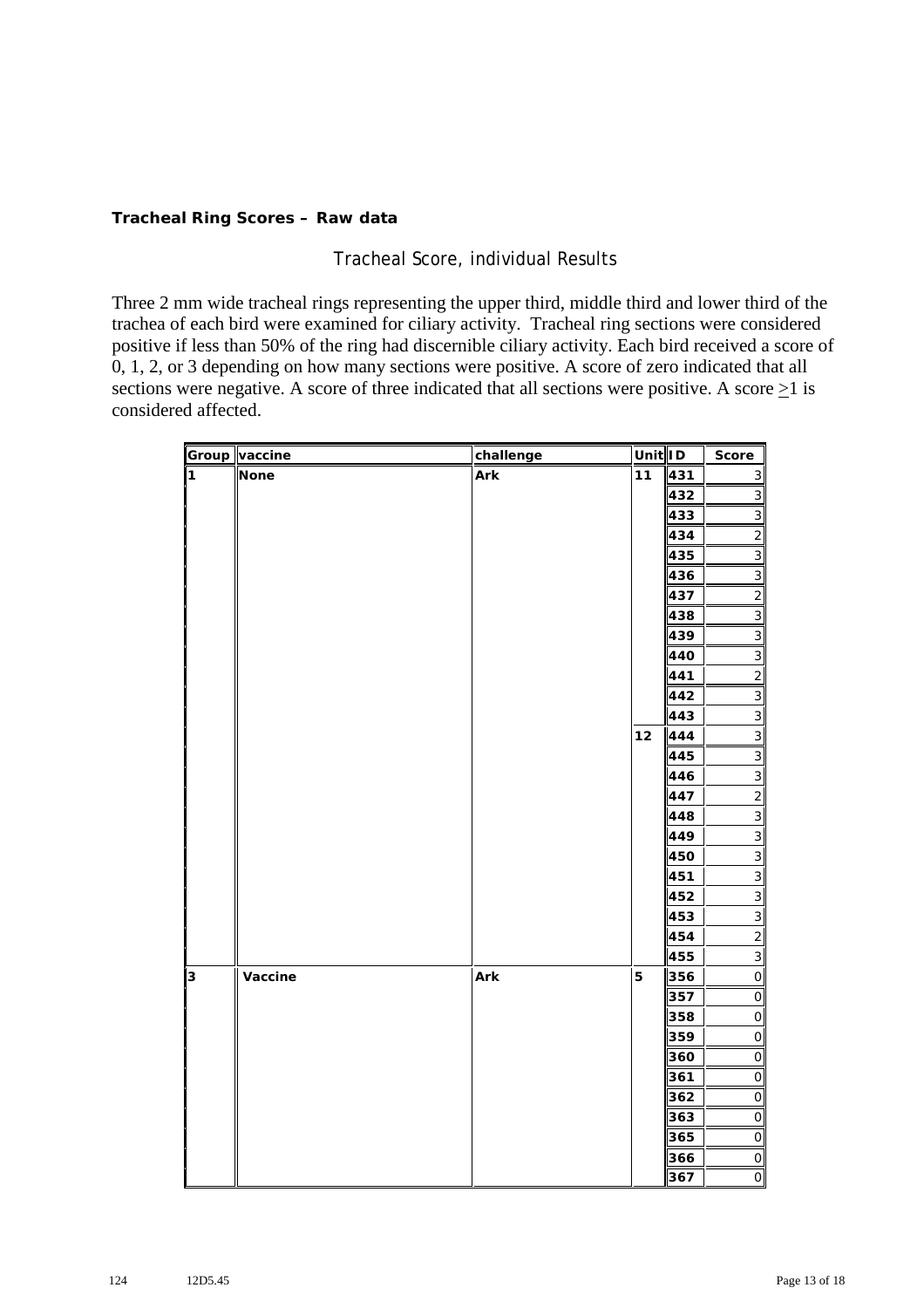|    | Group vaccine | challenge | Unit ID          |            | Score                                                              |
|----|---------------|-----------|------------------|------------|--------------------------------------------------------------------|
|    |               |           |                  | 368        | $\mathsf O$                                                        |
|    |               |           | $\boldsymbol{6}$ | 369        | $\mathsf{O}\xspace$                                                |
|    |               |           |                  | 370        | $\mathsf{O}$                                                       |
|    |               |           |                  | 371        | $\mathbf{1}$                                                       |
|    |               |           |                  | 372        | $\mathsf{O}$                                                       |
|    |               |           |                  | 373        | $\mathsf{O}$                                                       |
|    |               |           |                  | 374        | $\mathsf{O}$                                                       |
|    |               |           |                  | 375        | $\mathsf O$                                                        |
|    |               |           |                  | 376        | $\mathsf{O}\xspace$                                                |
|    |               |           |                  | 377        | $\mathsf{O}$                                                       |
|    |               |           |                  | 378        | $\mathsf O$                                                        |
|    |               |           |                  | 379        | $\mathsf{O}$                                                       |
|    |               |           |                  | 380        | $\mathsf{O}$                                                       |
| 13 | <b>None</b>   | N/A       | 1                | 306        | $\mathsf{O}$                                                       |
|    |               |           |                  | 307        | $\mathsf{O}$                                                       |
|    |               |           |                  | 308        | $\mathsf{O}$                                                       |
|    |               |           |                  | 309        | $\mathsf{O}$                                                       |
|    |               |           |                  | 310        | $\mathsf{O}$                                                       |
|    |               |           |                  | 311        | $\mathsf O$                                                        |
|    |               |           |                  | 312        | $\mathsf O$                                                        |
|    |               |           |                  | 313        | $\mathsf{O}$                                                       |
|    |               |           |                  | 314        | $\mathsf{O}$                                                       |
|    |               |           |                  | 315        | $\mathsf{O}$                                                       |
|    |               |           |                  | 316        | $\mathsf{O}$                                                       |
|    |               |           |                  | 317        | $\mathsf{O}$                                                       |
|    |               |           |                  | 318        | $\mathsf{O}$                                                       |
|    |               |           | 2                | 319        | $\mathsf{O}\xspace$                                                |
|    |               |           |                  | 320        | $\mathsf O$                                                        |
|    |               |           |                  | 321        | $\mathsf O$                                                        |
|    |               |           |                  | 322<br>323 | $\mathsf{O}$<br>$\overline{O}$                                     |
|    |               |           |                  | 324        | $\mathsf{O}$                                                       |
|    |               |           |                  | 325        | $\mathsf{O}$                                                       |
|    |               |           |                  | 326        | $\mathsf{O}$                                                       |
|    |               |           |                  | 327        | $\mathsf{O}$                                                       |
|    |               |           |                  | 328        | $\mathsf{O}$                                                       |
|    |               |           |                  | 329        | $\mathsf O$                                                        |
|    |               |           |                  | 330        | $\mathsf{O}\hspace{-.1ex}\rule{.1ex}{.1ex}\hspace{.1ex}\mathsf{I}$ |
|    |               |           |                  |            |                                                                    |

Ark = Infectious bronchitis virus, Arkansas type N/A = Not applicable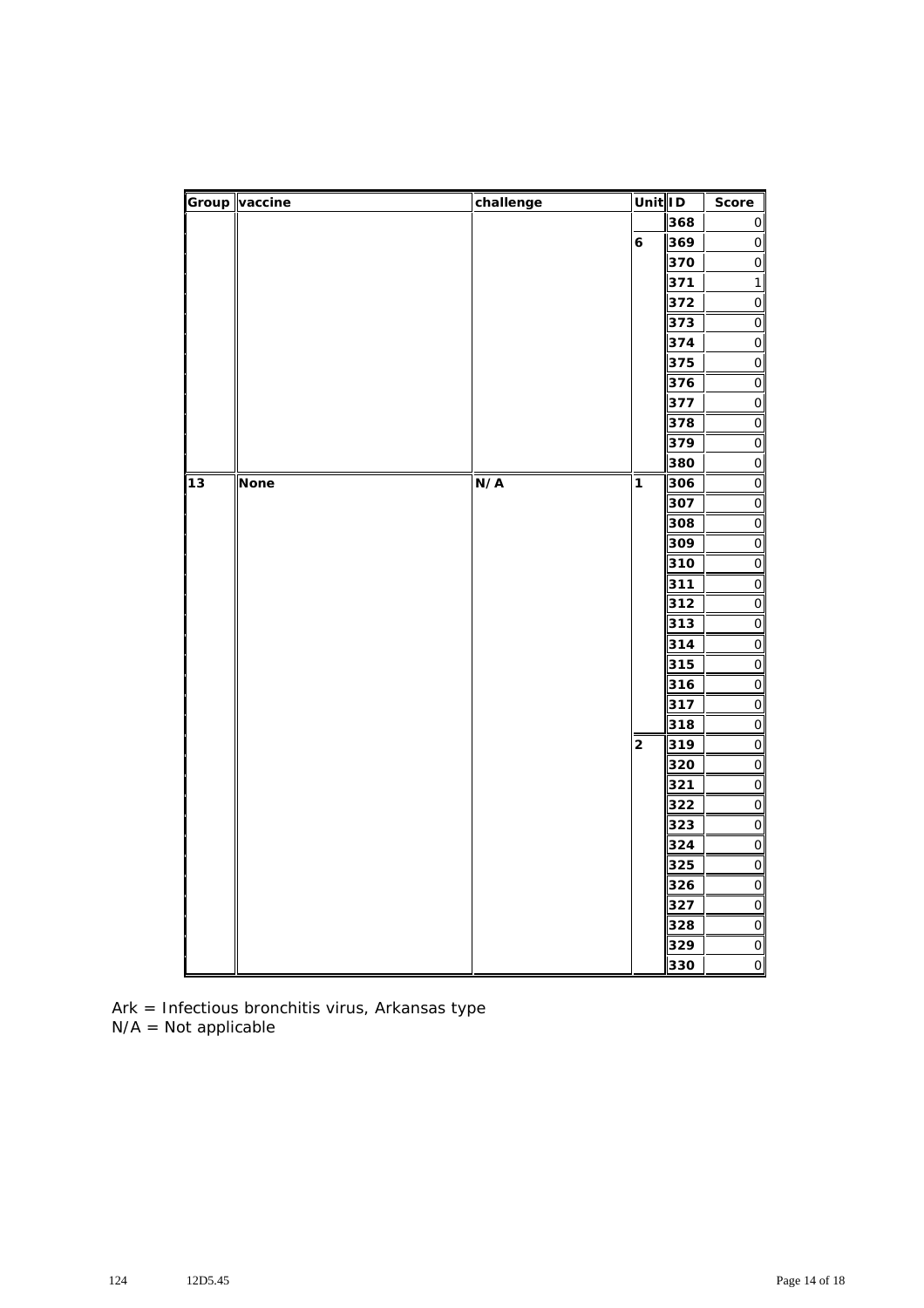#### **Virus Isolation (VI) – Raw data**

## VI Score, individual results

Each tracheal swab was used to inoculate 5 embryonated eggs. Each bird received a score of 0, 1, 2, 3, 4 or 5 depending on how many embryos died. A score of zero indicated that none of the embryos died and a score of 5 indicated that all five of the embryos died. A score  $\geq$ 1 is considered affected.

|   |             | Group vaccine challenge Unit ID Score |    |     |                |
|---|-------------|---------------------------------------|----|-----|----------------|
| 1 | None        | Ark                                   | 11 | 431 | 5              |
|   |             |                                       |    | 432 | 5              |
|   |             |                                       |    | 433 | $\overline{5}$ |
|   |             |                                       |    | 434 | 5              |
|   |             |                                       |    | 435 | 5              |
|   |             |                                       |    | 436 | 5              |
|   |             |                                       |    | 437 | 5              |
|   |             |                                       |    | 438 | 4              |
|   |             |                                       |    | 439 | 5              |
|   |             |                                       |    | 440 | 4              |
|   |             |                                       |    | 441 | 5              |
|   |             |                                       |    | 442 | 5              |
|   |             |                                       |    | 443 | 5              |
|   |             |                                       | 12 | 444 | 5              |
|   |             |                                       |    | 445 | 5              |
|   |             |                                       |    | 446 | 5              |
|   |             |                                       |    | 447 | 5              |
|   |             |                                       |    | 448 | 5              |
|   |             |                                       |    | 449 | 5              |
|   |             |                                       |    | 450 | 5              |
|   |             |                                       |    | 451 | 5              |
|   |             |                                       |    | 452 | 4              |
|   |             |                                       |    | 453 | 5              |
|   |             |                                       |    | 454 | 5              |
|   |             |                                       |    | 455 | 4              |
| 3 | Vaccine Ark |                                       | 5  | 356 | O              |
|   |             |                                       |    | 357 | 0              |
|   |             |                                       |    | 358 | 0              |
|   |             |                                       |    | 359 | 0              |
|   |             |                                       |    | 360 | 0              |
|   |             |                                       |    | 361 | 0              |
|   |             |                                       |    | 362 | 0              |
|   |             |                                       |    | 363 | 0              |
|   |             |                                       |    | 365 | 0              |
|   |             |                                       |    | 366 | 0              |
|   |             |                                       |    | 367 | 0              |
|   |             |                                       |    | 368 | $\mathbf 0$    |
|   |             |                                       | 6  | 369 | 0              |
|   |             |                                       |    | 370 | O              |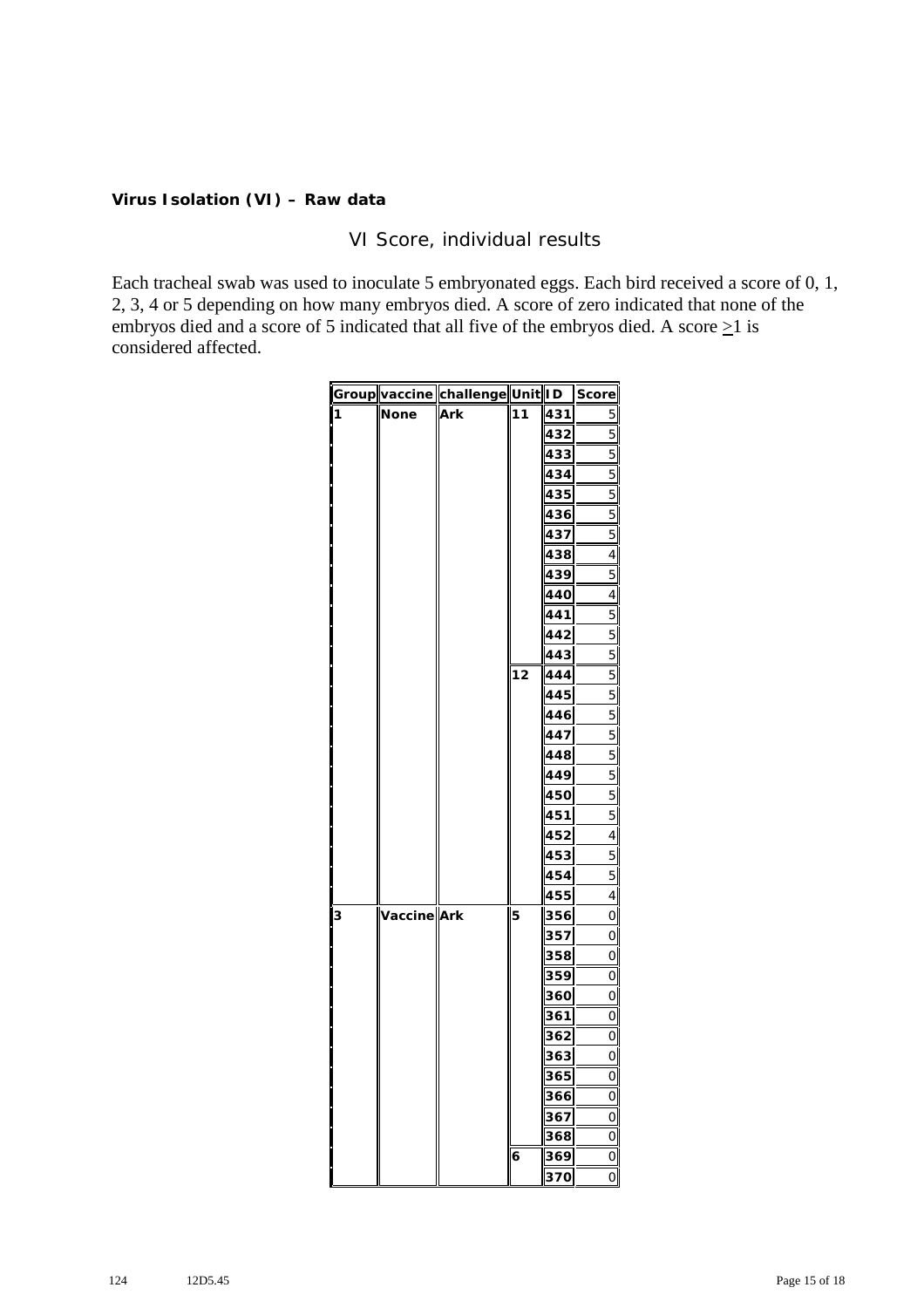|    |      | Group vaccine challenge Unit ID |                |     | Score          |
|----|------|---------------------------------|----------------|-----|----------------|
|    |      |                                 |                | 371 | 0              |
|    |      |                                 |                | 372 | 1              |
|    |      |                                 |                | 373 | 1              |
|    |      |                                 |                | 374 | 1              |
|    |      |                                 |                | 375 | 0              |
|    |      |                                 |                | 376 | 0              |
|    |      |                                 |                | 377 | 0              |
|    |      |                                 |                | 378 | 0              |
|    |      |                                 |                | 379 | 0              |
|    |      |                                 |                | 380 | 0              |
| 13 | None | N/A                             | 1              | 306 | 0              |
|    |      |                                 |                | 307 | $\overline{O}$ |
|    |      |                                 |                | 308 | 0              |
|    |      |                                 |                | 309 | 0              |
|    |      |                                 |                | 310 | 0              |
|    |      |                                 |                | 311 | 0              |
|    |      |                                 |                | 312 | 0              |
|    |      |                                 |                | 313 | 0              |
|    |      |                                 |                | 314 | 0              |
|    |      |                                 |                | 315 | O              |
|    |      |                                 |                | 316 | 0              |
|    |      |                                 |                | 317 | 0              |
|    |      |                                 |                | 318 | 0              |
|    |      |                                 | $\overline{2}$ | 319 | 0              |
|    |      |                                 |                | 320 | 0              |
|    |      |                                 |                | 321 | 0              |
|    |      |                                 |                | 322 | 0              |
|    |      |                                 |                | 323 | $\overline{O}$ |
|    |      |                                 |                | 324 | 0              |
|    |      |                                 |                | 325 | 0              |
|    |      |                                 |                | 326 | 0              |
|    |      |                                 |                | 327 | 0              |
|    |      |                                 |                | 328 | 0              |
|    |      |                                 |                | 329 | 0              |
|    |      |                                 |                | 330 | O              |

Ark = Infectious bronchitis virus, Arkansas type N/A = Not applicable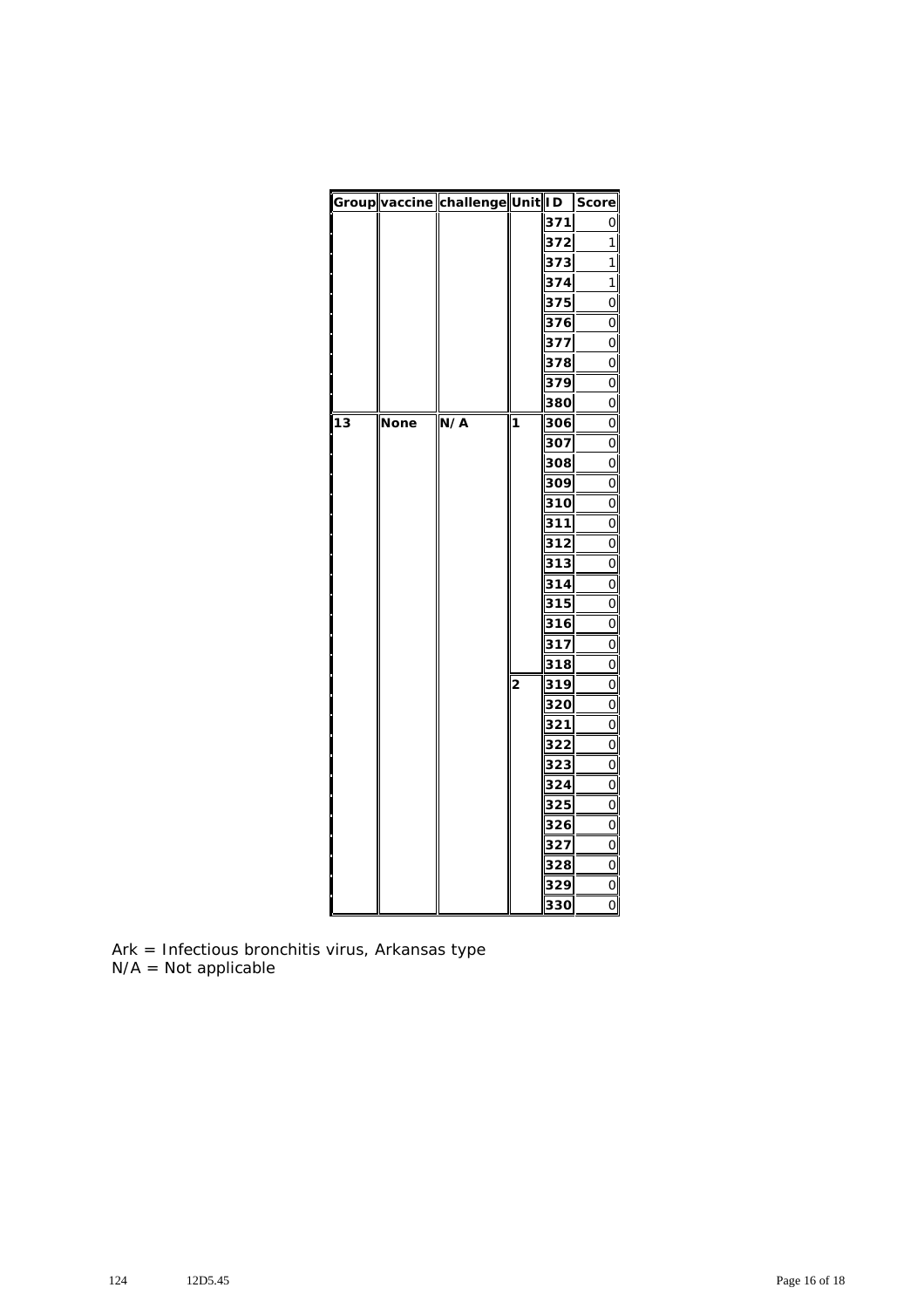| <b>Study Type</b>              | Efficacy                                                                                                                                                                                                                                                                                                                    |  |  |
|--------------------------------|-----------------------------------------------------------------------------------------------------------------------------------------------------------------------------------------------------------------------------------------------------------------------------------------------------------------------------|--|--|
| <b>Pertaining to</b>           | Newcastle disease                                                                                                                                                                                                                                                                                                           |  |  |
| <b>Study Purpose</b>           | Demonstrate efficacy against Newcastle disease                                                                                                                                                                                                                                                                              |  |  |
| <b>Product Administration</b>  | Intramuscularly (IM)                                                                                                                                                                                                                                                                                                        |  |  |
| <b>Study Animals</b>           | Chickens                                                                                                                                                                                                                                                                                                                    |  |  |
| <b>Challenge Description</b>   |                                                                                                                                                                                                                                                                                                                             |  |  |
| <b>Interval observed after</b> |                                                                                                                                                                                                                                                                                                                             |  |  |
| challenge                      |                                                                                                                                                                                                                                                                                                                             |  |  |
| <b>Results</b>                 | Study data were evaluated by USDA-APHIS prior to product<br>licensure and met regulatory standards for acceptance at the time of<br>submission. No data are published because this study was submitted<br>to USDA-APHIS prior to January 1, 2007, and APHIS only requires<br>publication of data submitted after that date. |  |  |
| <b>USDA Approval Date</b>      | January 21, 2005                                                                                                                                                                                                                                                                                                            |  |  |